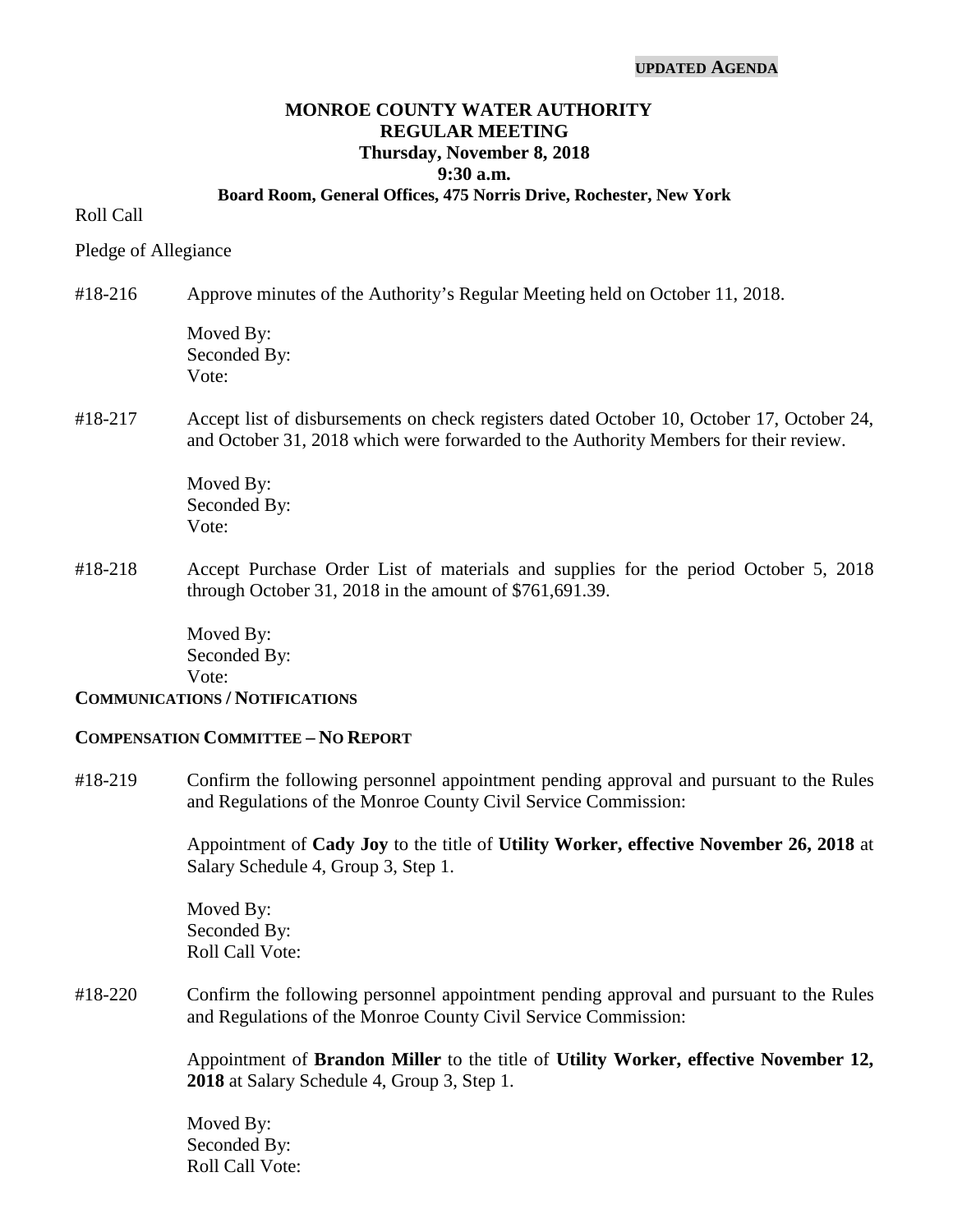#18-221 Authorize MCWA Executive Director to **execute Memorandum of Understanding** with the Civil Service Employees Association (CSEA-Local 1000, Unit 7405) pertaining to a settlement reached on behalf of a particular MCWA employee.

> Moved By: Seconded By: Roll Call Vote:

#18-222 Authorize **the purchase of Wonderware software license and support services from Wonderware North (Q-mation)** for an estimated amount of \$33,000 per year for an initial term of one-year, with the option to extend for up to two additional one-year terms upon mutual consent, with an allowable cost escalation not to exceed 1.5% per year.

> Moved By: Seconded By: Roll Call Vote:

#18-223 Authorize the **use of Monroe County Contract #809-17 Heavy Equipment Rental (currently awarded to CP Ward)** for Heavy Equipment Rental for the Authority for an estimated amount of \$300,000 through contract period September 30, 2019.

> Moved By: Seconded By: Roll Call Vote:

#18-224 Authorize the **use of New York State Contract – Heavy Equipment Rental**, OGS Group 72007, Award #22935, for an estimated amount of \$250,000 through the contract period ending October 26, 2020 for Heavy Equipment Rental from various vendors awarded serving MCWA's service area, based on pricing and availability. Vendors include: Admar Supply Company, Inc. (Contract #PC67202); C.P. Ward, Inc. (Contract #PC67204); George & Swede Sales & Service Inc. (Contract #PC67270); Monroe Tractor & Implement Company, Inc. (Contract #PC67211).

> Moved By: Seconded By: Roll Call Vote:

#18-225 Authorize the award of the **36" Rate of Flow Butterfly Valve unit price contract** to the low responsive, responsible bidder, Upstate Valve and Control, Inc. for the bid amount of \$22,760.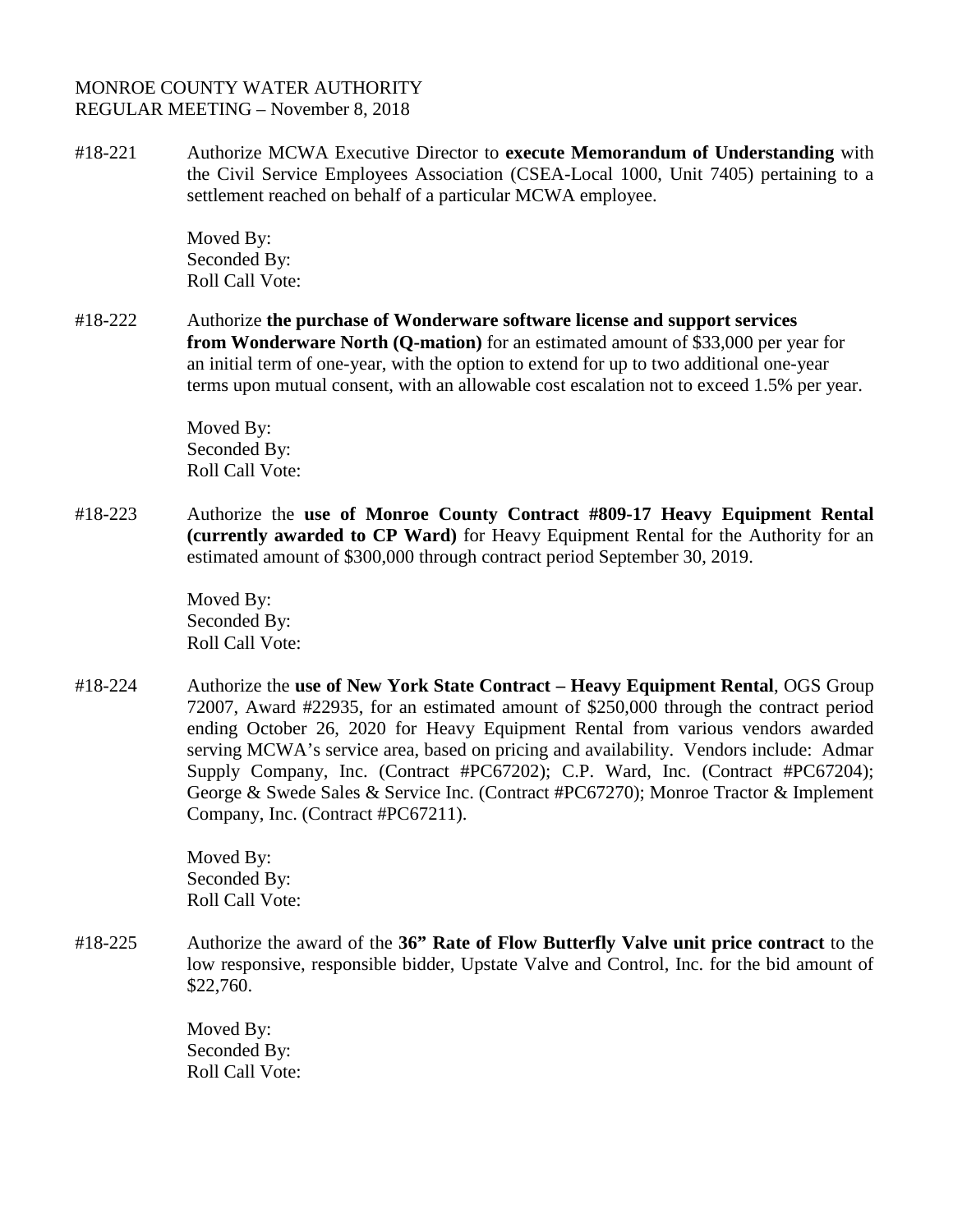#18-226 Authorize a **unit price purchase contract award for 24" Valves, Retainer Glands and Sleeves** from low responsive, responsible bidder, Blair Supply, with a total bid price of \$14,624.98 based on estimated quantities.

> Moved By: Seconded By: Roll Call Vote:

#18-227 Authorize the award of a **unit price contract for Cationic Polymer** to the low responsive, responsible bidder, Polydyne Inc., in the bid amount of \$1,076 per ton for a one-year term with the option to extend for four additional one-year terms if mutually agreeable with a price escalation of no more than 3% per year of extension.

> Moved By: Seconded By: Roll Call Vote:

#18-228 Authorize the **purchase and delivery of Stainless Steel Curb Box Rods** to the low responsive, responsible bidder of Core and Main in the bid amount of \$14,229 for a oneyear term with the option to extend for up to four additional one-year terms upon mutual consent.

> Moved By: Seconded By: Roll Call Vote:

#18-229 Authorize the **purchase and delivery of Curb Boxes and Rods** to the low responsive, responsible bidder of Core and Main in the bid amount of \$47,550 for a one-year term with the option to extend for up to four additional one-year terms upon mutual consent.

> Moved By: Seconded By: Roll Call Vote:

#18-230 Authorize the purchase of **materials and services for the rehabilitation and repair of Echo Street BPS Pump No. 1** by Siewert Equipment, a Division of Cummins-Wagner, for the estimated amount of \$22,000.

> Moved By: Seconded By: Roll Call Vote:

#18-231 Authorize the purchase of materials and supplies from W.W. Grainger, Inc. in an estimated amount of \$105,000 per year for a term of one-year in accordance with NY State Contract for Industrial Supplies, PC67235.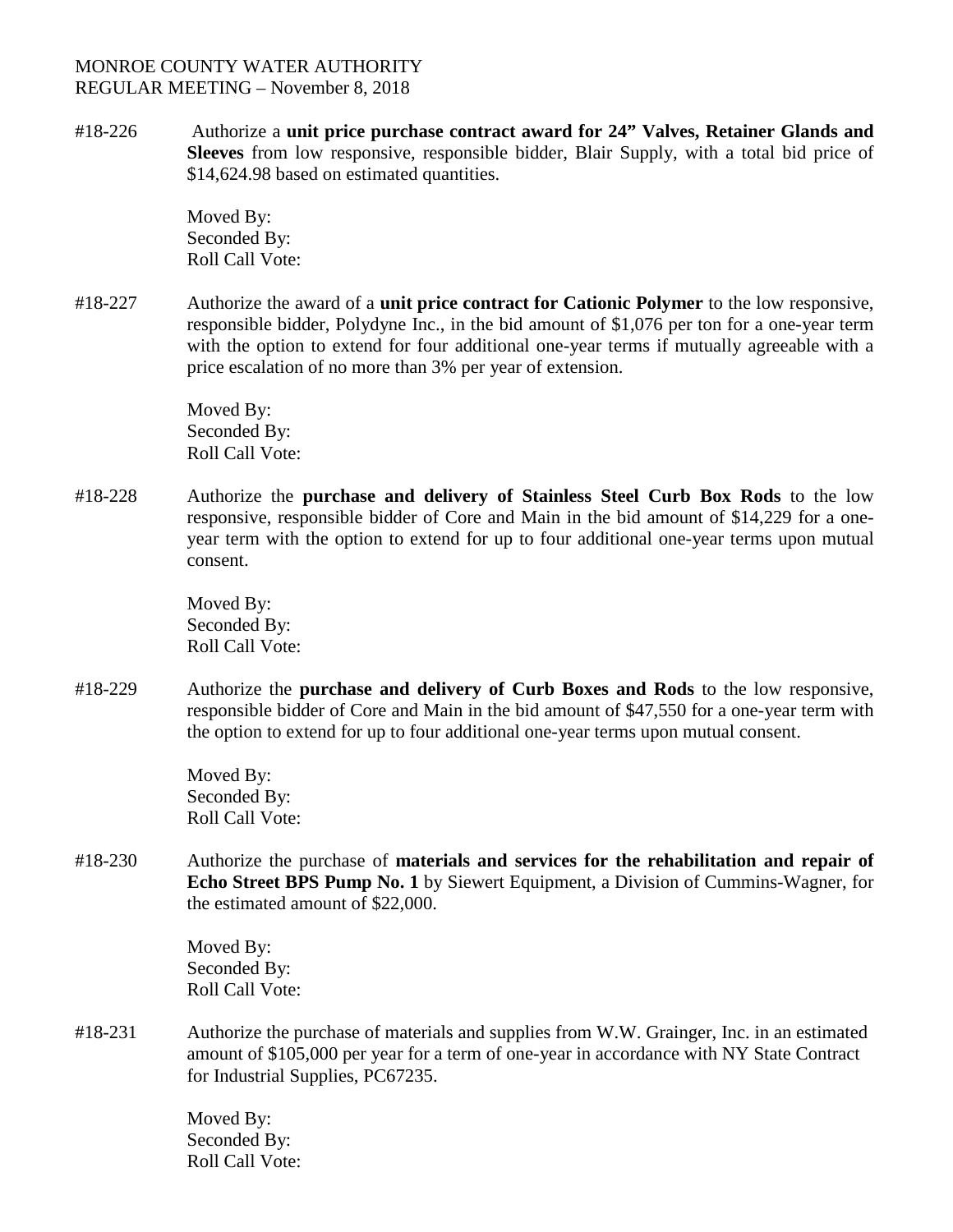#18-232 Authorize a Blanket Purchase Order for the purchase of materials and supplies from W.W. Grainger, Inc. in an estimated amount of \$15,000 per year for a term of one-year.

> Moved By: Seconded By: Roll Call Vote:

### **FINANCE COMMITTEE REPORT – NOVEMBER 1, 2018 MEETING**

#18-233 **Approve an amendment to the Authority's Rules for the Sale of Water and the collection of Rents and Charges effective January 1, 2019** in the form attached hereto and made a part of the minutes hereof, subject to compliance with the requirements of Subdivision 1 of Section 1096-a of the Public Authorities Law, with a copy of said amendment to be duly certified by the Secretary of the Authority and filed with the President of the Monroe County Legislature and thereafter published once in the Democrat and Chronicle and once in the Post Newspapers; and filed in the Monroe County Clerk's office.

> Moved By: Seconded By: Roll Call Vote:

#18-234 WHEREAS, the Monroe County Water Authority has adopted a water rate schedule effective January 1, 2019 which amends its present water rate schedule; and

> WHEREAS, Section 1096-a of the Public Authorities Law provides for (1) notification of such water rate schedule change to the president of the Monroe County Legislature and (2) a public information meeting;

> NOW, THEREFORE, IT IS RESOLVED: That the Authority **publish an announcement of a Public Information Meeting to be held on Wednesday, December 12, 2018 at 3:00 p.m. in the offices of the Authority, 475 Norris Drive, Rochester, New York; and**

> IT IS FURTHER RESOLVED: That the Authority will conduct the Public Information Meeting in order to inform the public of the need and the design of the water rates schedule changes; and

> IT IS FURTHER RESOLVED: That a copy of this Resolution be certified by the Secretary of the Authority and delivered to the President of the Monroe County Legislature.

Moved By: Seconded By: Roll Call Vote:

### **GOVERNANCE COMMITTEE REPORT – NOVEMBER 1, 2018 MEETING**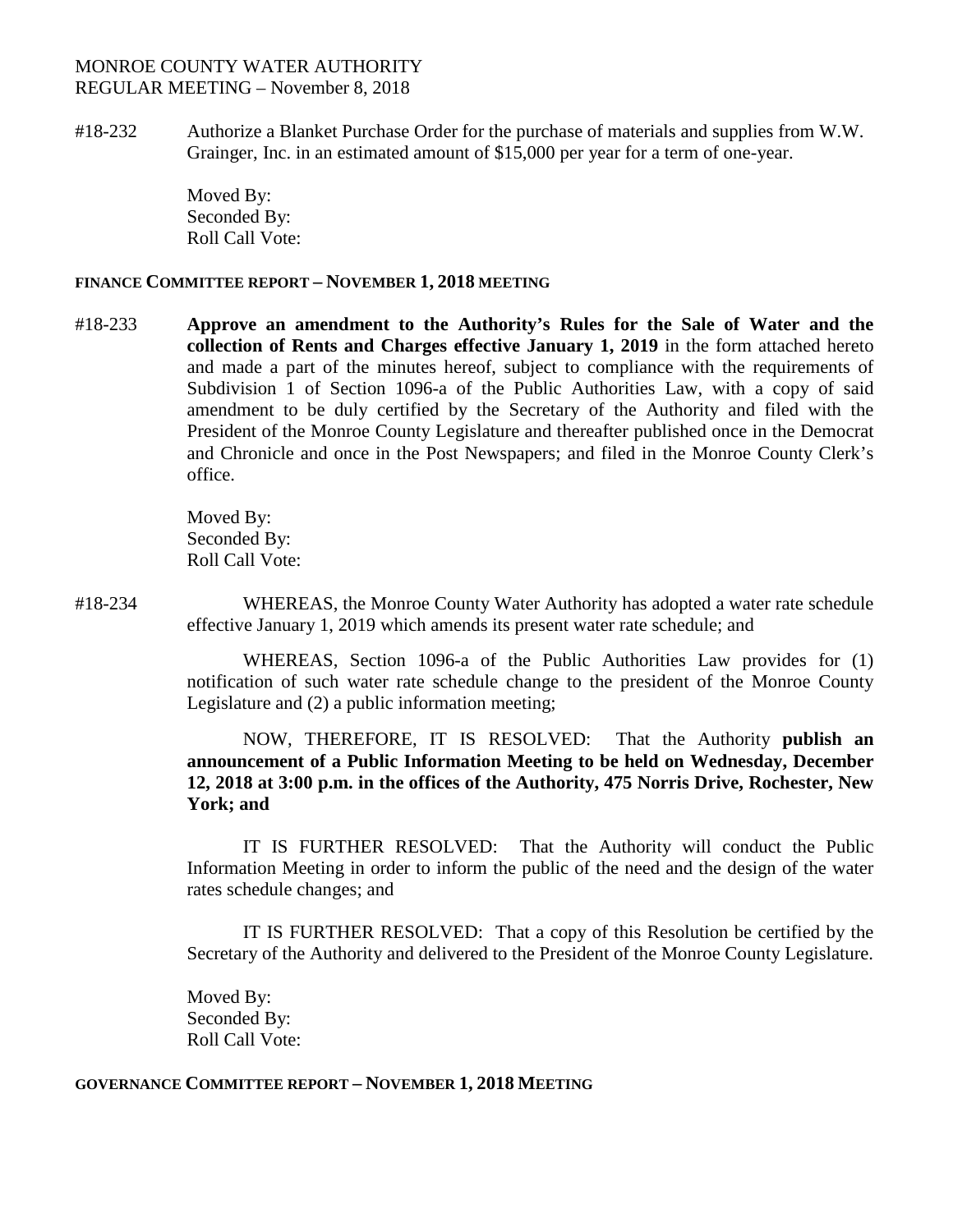#18-235 Upon recommendation of the Monroe County Water Authority's Governance Committee, the Board hereby readopts the **Conflicts of Interest Policy**, as presented.

> Moved By: Seconded By: Roll Call Vote:

#18-236 Upon recommendation of the Monroe County Water Authority's Governance Committee, the Board hereby approves the **Code of Ethics Policy**, as revised and presented.

> Moved By: Seconded By: Roll Call Vote:

#18-237 Upon recommendation of the Monroe County Water Authority's Governance Committee, the Board hereby readopts the **Governing the Use of Authority Discretionary Funds Policy**, as presented.

> Moved By: Seconded By: Roll Call Vote:

#18-238 Upon recommendation of the Monroe County Water Authority's Governance Committee, the Board hereby approves the **Acquisition of Interests in Real Property Policy**, as revised and presented.

> Moved By: Seconded By: Roll Call Vote:

#18-239 Upon recommendation of the Monroe County Water Authority's Governance Committee the Board hereby approves the **Software Code of Ethics Policy**, as revised and presented.

> Moved By: Seconded By: Roll Call Vote:

#18-240 Upon recommendation of the Monroe County Water Authority's Governance Committee the Board hereby approves the **Disposal Guidelines Policy**, as revised and presented.

> Moved By: Seconded By: Roll Call Vote:

#18-241 **BE IT HEREBY RESOLVED: That the Monroe County Water Authority Board Meeting dates for 2019 be as follows:**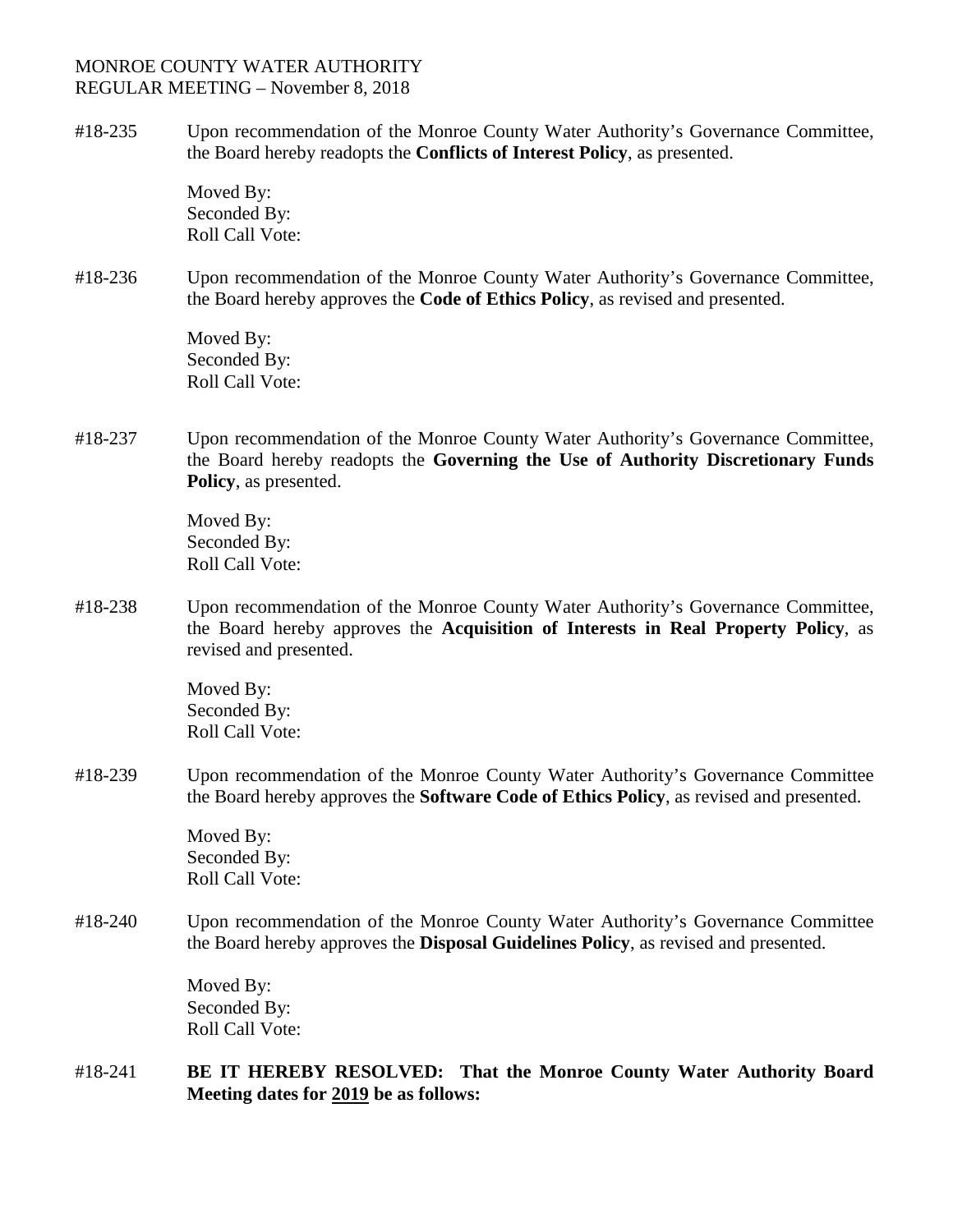| <b>January</b>                         | Thursday 10 | 9:30 a.m.                               |
|----------------------------------------|-------------|-----------------------------------------|
| <b>February</b>                        | Thursday 14 | $9:30$ a.m.                             |
| <b>March</b>                           | Thursday 14 | $9:30$ a.m.                             |
| April                                  | Thursday 11 | 9:30 a.m. Annual & Regular Meeting Date |
| May                                    | Thursday 9  | $9:30$ a.m.                             |
| June                                   | Thursday 13 | $9:30$ a.m.                             |
| July                                   | Thursday 11 | $9:30$ a.m.                             |
| <b>August</b>                          | Thursday 8  | $9:30$ a.m.                             |
| <b>September</b>                       | Thursday 12 | $9:30$ a.m.                             |
| October                                | Thursday 10 | $9:30$ a.m.                             |
| <b>November</b>                        | Thursday 14 | $9:30$ a.m.                             |
| <b>December</b>                        | Thursday 12 | $9:30$ a.m.                             |
| Moved By:                              |             |                                         |
| $\mathcal{C}_{\text{sham}}$ de de Deur |             |                                         |

Seconded By: Roll Call Vote:

#18-242 WHEREAS, the Monroe County Water Authority (the "Authority") has studied whether it should now standardize on Frontier Communications of Rochester, Inc.'s ("Frontier") Virtual Private Network ("VPN"), for SCADA communications in order to maintain efficiency, compatibility and the reliability of our SCADA system for the Authority's treatment plants, pump stations, storage tanks and other remote facilities, and

> WHEREAS, reliable SCADA VPN communications is essential to the successful operations of the supply system, and

> WHEREAS, the Authority currently has 40 sites communicating on the Frontier SCADA VPN network, with the ability to add new sites as it becomes necessary, and

> WHEREAS, the operations and maintenance staff are trained in the installation, and configuration of this equipment, and

> WHEREAS, upon the recommendation of the Authority's Production and Transmission Department, the Authority has determined that Frontier's VPN services provides the most reliable and cost-effective solution for our SCADA communications needs.

NOW, THEREFORE, BE IT RESOLVED that:

1. In order to provide for the most efficient and economic source of Virtual Private Network (VPN) for SCADA communications and for the reasons stated above, all purchases or procurements by the Authority of SCADA VPN services and ancillary equipment must be from Frontier Communications of Rochester, Inc.

2. The Members and staff of the Authority are hereby authorized and directed for and on behalf of the Authority and in its name to do all acts and things required or as may be necessary, or in the opinion of the officer so acting, desirable and proper to effect the purposes of the foregoing resolutions and to cause compliance by the Authority with all of the provisions of the foregoing resolutions.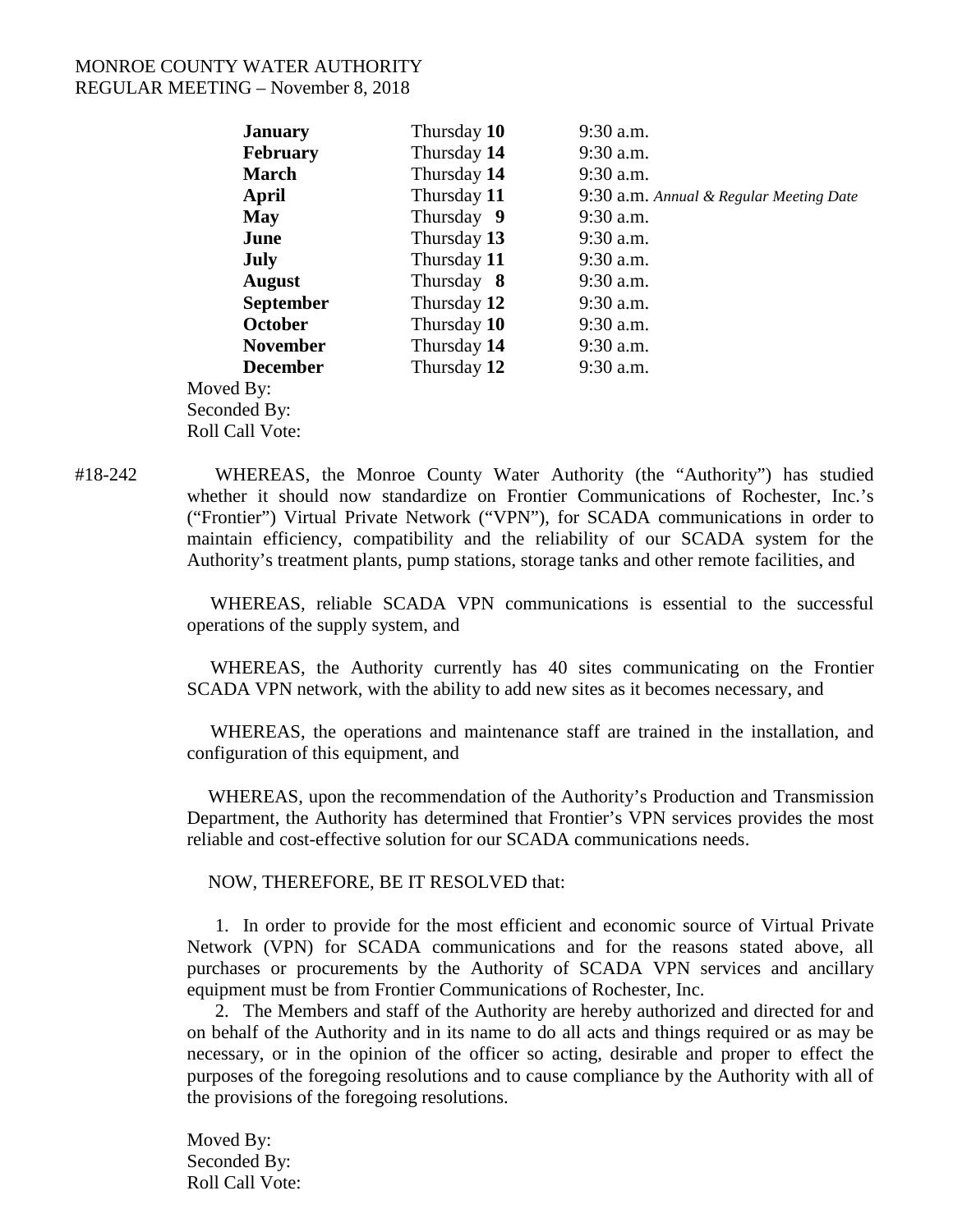#18-243 The Members of the Authority expressly make the following determinations for all awards of Procurement Contracts made during this meeting: (i) the proposed awardee has been found to be responsible; (ii) the proposed awardee complied with the State Finance Law provisions regarding Permissible Contacts (as defined in the Authority's Procurement Disclosure Policy); (iii) the proposed awardee has (or will prior to the final award being effective) complied with the State Finance Law provisions that require disclosure of all information required to be in the Authority's Solicitation Materials (as such term is defined in the Authority's Procurement Disclosure Policy); and (iv) the procurement process did not involve conduct that is prohibited by the Public Officers Law, the Authority's Procurement Disclosure Policy, and the Authority's Code of Ethics and Conflict of Interest Policies.

> Moved By: Seconded By: Roll Call Vote

#18-244WHEREAS, The Genesee County Legislature did, by Resolution No. 280 of the year 1998, adopted September 9, 1998, was declared to be the Lead Agency for the Genesee County Water Supply Project and made a preliminary determination that said project would be a Type 1 action as defined by the State Environmental Quality Review Act, and

> WHEREAS, The Lead Agency did, by Resolution No. 502 of the year 1998 adopted December 16, 1998, accept a Draft Environmental Impact Statement for said project and scheduled a Public Hearing on the same for January 13, 1999, and

> WHEREAS**,** A public hearing was held on the Draft Environmental Impact Statement pursuant to applicable Regulations on January 13, 1999 at which time the Draft Environmental Impact Statement was presented, summarized and all oral and written comments were received, and

> WHEREAS, Following the conclusion of the public comment period on the Draft Environmental Impact Statement, a Final Environmental Impact Statement was prepared in accordance with applicable Regulations, and accepted by the Lead Agency on February 24, 1999 by Resolution No. 90 of the year 1999, and

> WHEREAS, A Notice of Completion of the Final Environmental Impact Statement was prepared, filed, published and distributed for further public comment to the other involved agencies and the public, and

> WHEREAS, Following the public comment period on the Final Environmental Impact Statement the Lead Agency issued its Final Environmental Impact Statement pursuant to the underlying regulations of the State Environmental Quality Review Act on March 25, 1999 by Resolution No. 122, and

> WHEREAS, on April 14, 2004 the Lead Agency determined the potentially significant adverse effects posed by connecting the Village of LeRoy to the County System (Phase 2A) were adequately addressed in the previously issued Final Environmental Impact Statement by Resolution No. 118, and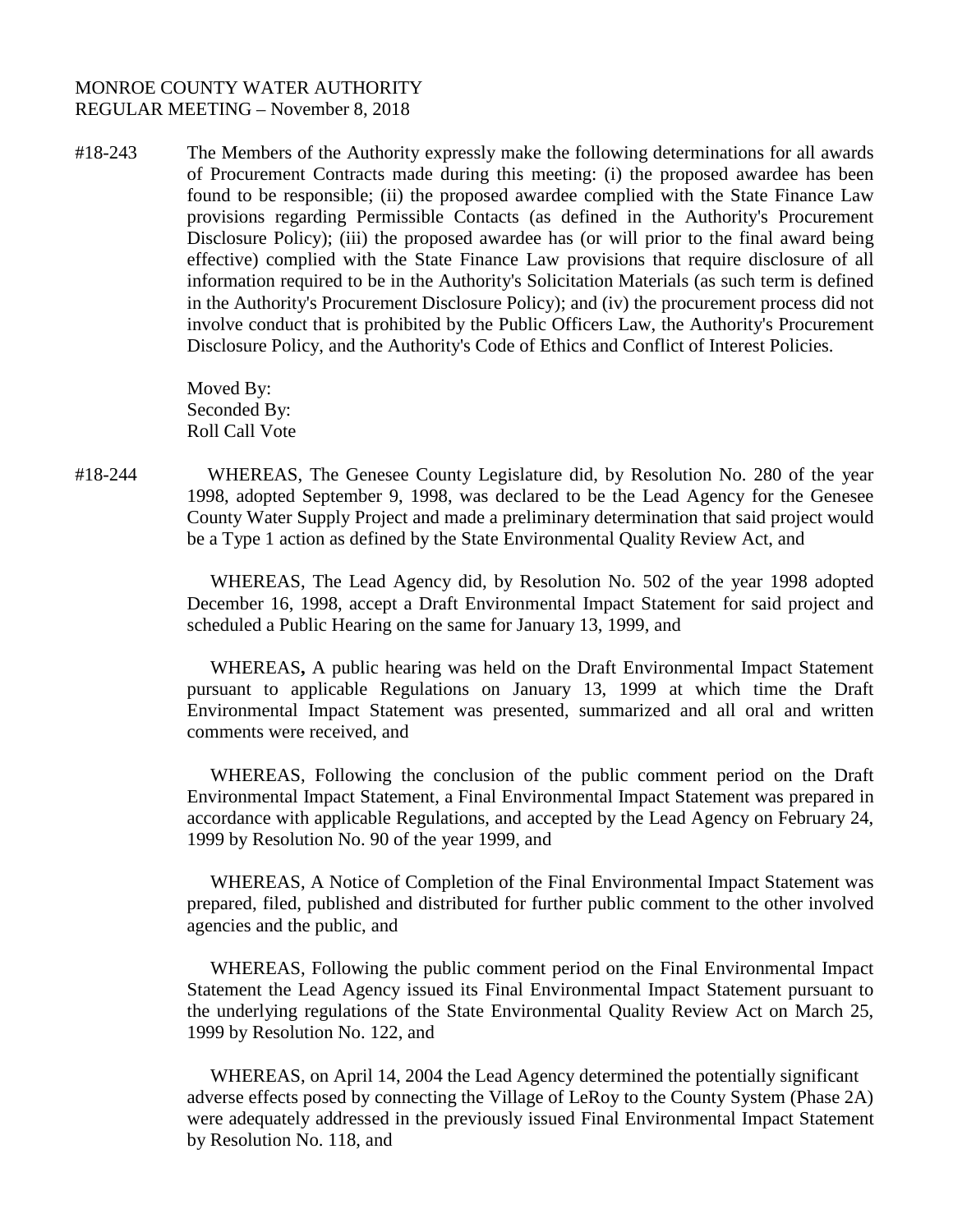WHEREAS, Phase 2 of the County Water Supply Project is now proposed in order to meet the increased water demands to the County System and more specific information on the actual routes and with improvements incidental thereto (the "project"), and

WHEREAS, to aid the Lead Agency in determining whether the specific projects and financing and other actions of the County in connection therewith (the "action") might have a significant effect on the environment, the County caused to be prepared environmental assessment forms ("EAFs") and related supplemental information for each specific project; and

WHEREAS, The Lead Agency has evaluated Phase 2 with respect to its previously issued Final Environmental Impact Statement along with supplemental documentation now provided; and

WHEREAS, the Lead Agency found that the potentially significant adverse effects posed by these proposed modifications were adequately addressed in the previously issued Final Environmental Impact Statement; and

WHEREAS, The Lead Agency concluded that consistent with social, economic and other additional considerations, from among the reasonable alternatives thereto, the action to be carried out, funded and approved by these project modifications, minimizes or avoids adverse environmental effects to the maximum extent practicable as disclosed in the previously issued Final Environmental Impact Statement; and

WHEREAS, the Lead Agency concluded that consistent with social, economic and other essential considerations, to the maximum extent practicable, adverse environmental effects resulting from these project modifications will be minimized or avoided by incorporating into the action to be carried out those mitigating measures identified in the previously issued Final Environmental Impact Statement; and

WHEREAS, the Genesee County Legislature, as Lead Agency for the proposed actions on August 8, 2018, by Resolution No. 276 has issued Negative Declarations - Notices of Determination of Non-Significance pursuant to Article 8 of the Environmental Conservation Law and its underlying regulations.

## **NOW THEREFORE, BE IT RESOLVED BY THE MEMBERS OF THE MONROE COUNTY WATER AUTHORITY:**

Section I: Based upon review of the EAF's on this action, and MCWA staff comments related thereto, if any, in accordance with 6 NYCRR 617.7, the Lead Agency has identified environmental impacts of the Project and the adverse environmental effects will be minimized or avoided to the maximum extent practicable as disclosed in the previously issued Final Environmental Impact Statement and will not be significant.

Section II: **This Board determines that based on the information provided above**, the proposed action constitutes a negative declaration for purposes of SEQR.

Section III: Staff is hereby directed to give notice of this determination in accordance with 6 NYCRR 617.12.